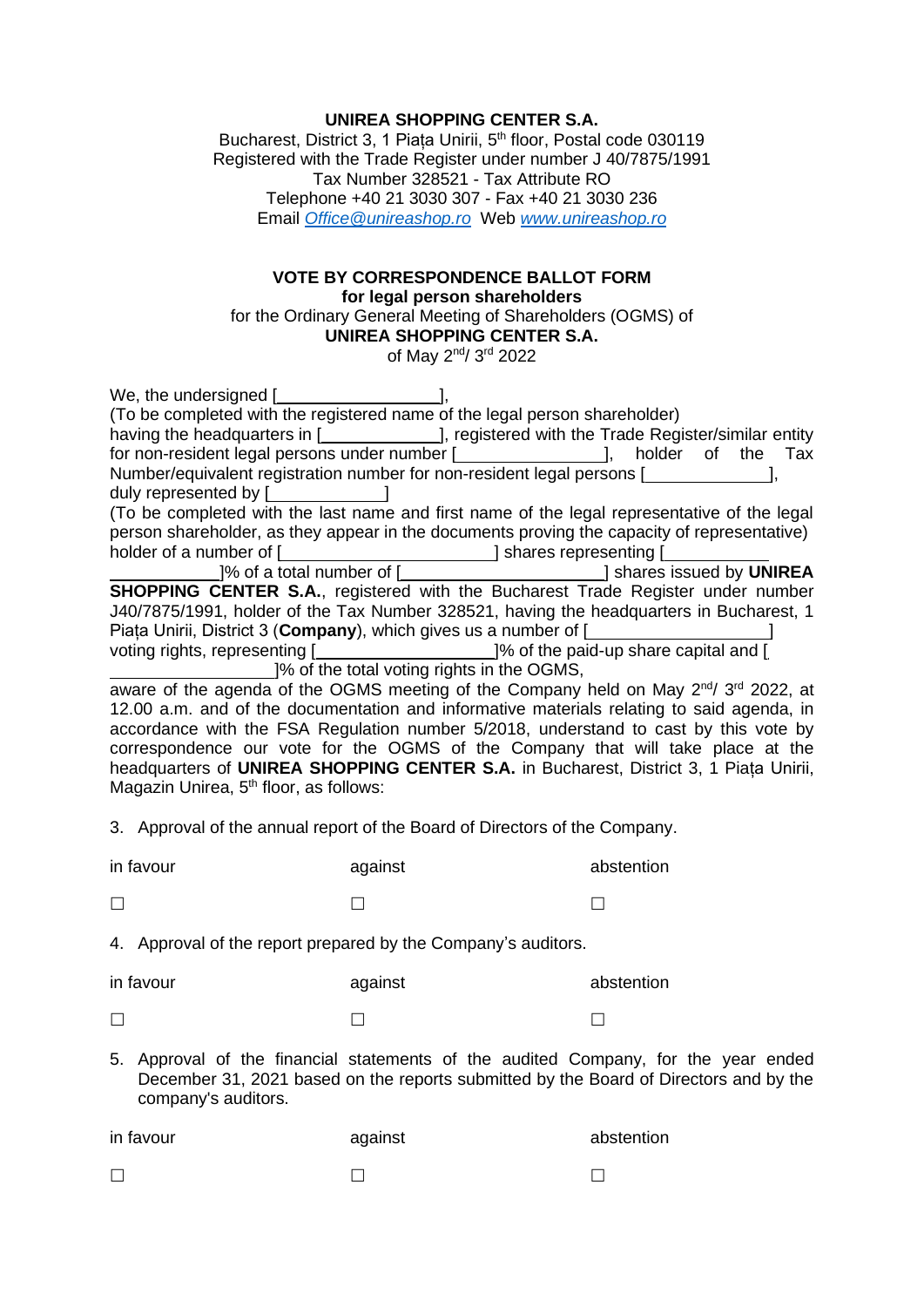|                                                                                                                                                                                                                                                     | 6. Discharge of the members of the Board of Directors for the period between January 1 <sup>st</sup><br>2021 and December 31 <sup>st</sup> 2021. |                                                                                          |            |
|-----------------------------------------------------------------------------------------------------------------------------------------------------------------------------------------------------------------------------------------------------|--------------------------------------------------------------------------------------------------------------------------------------------------|------------------------------------------------------------------------------------------|------------|
|                                                                                                                                                                                                                                                     | in favour                                                                                                                                        | against                                                                                  | abstention |
| $\Box$                                                                                                                                                                                                                                              |                                                                                                                                                  | $\Box$                                                                                   | ⊔          |
|                                                                                                                                                                                                                                                     |                                                                                                                                                  | 7. Approval of the Company's revenue and expenditure budget for the financial year 2022. |            |
|                                                                                                                                                                                                                                                     | in favour                                                                                                                                        | against                                                                                  | abstention |
| $\Box$                                                                                                                                                                                                                                              |                                                                                                                                                  | $\Box$                                                                                   | П          |
|                                                                                                                                                                                                                                                     | account of the carried forward result.                                                                                                           | 8. Approval of the recording of the loss related to the financial execution 2021 in the  |            |
|                                                                                                                                                                                                                                                     | in favour                                                                                                                                        | against                                                                                  | abstention |
| $\Box$                                                                                                                                                                                                                                              |                                                                                                                                                  | П                                                                                        | П          |
|                                                                                                                                                                                                                                                     |                                                                                                                                                  | 10. Approval of the annual report of the Board of Directors of the Company for 2019.     |            |
|                                                                                                                                                                                                                                                     | in favour                                                                                                                                        | against                                                                                  | abstention |
|                                                                                                                                                                                                                                                     |                                                                                                                                                  |                                                                                          |            |
|                                                                                                                                                                                                                                                     |                                                                                                                                                  | 11. Approval of the report prepared by the company's auditors for 2019.                  |            |
|                                                                                                                                                                                                                                                     | in favour                                                                                                                                        | against                                                                                  | abstention |
| ப                                                                                                                                                                                                                                                   |                                                                                                                                                  | ப                                                                                        |            |
| 12. Approval of the financial statements of the audited Company, for the year ended<br>December 31, 2019, based on the reports submitted by the Board of Directors and by the<br>company's auditors.                                                |                                                                                                                                                  |                                                                                          |            |
|                                                                                                                                                                                                                                                     | in favour                                                                                                                                        | against                                                                                  | abstention |
| $\Box$                                                                                                                                                                                                                                              |                                                                                                                                                  |                                                                                          |            |
| 13. Approval of the discharge of the members of the Board of Directors for the period 1<br>January 2019-31 December 2019.                                                                                                                           |                                                                                                                                                  |                                                                                          |            |
|                                                                                                                                                                                                                                                     | in favour                                                                                                                                        | against                                                                                  | abstention |
|                                                                                                                                                                                                                                                     |                                                                                                                                                  | $\mathsf{L}$                                                                             |            |
| 14. Approval of the full distribution of the net profit for the financial year 2019 to partially<br>cover the accounting loss accumulated in the previous fiscal years, accounting loss<br>recorded at the end of the financial year on 31.12.2019. |                                                                                                                                                  |                                                                                          |            |
|                                                                                                                                                                                                                                                     | in favour                                                                                                                                        | against                                                                                  | abstention |
|                                                                                                                                                                                                                                                     |                                                                                                                                                  |                                                                                          |            |